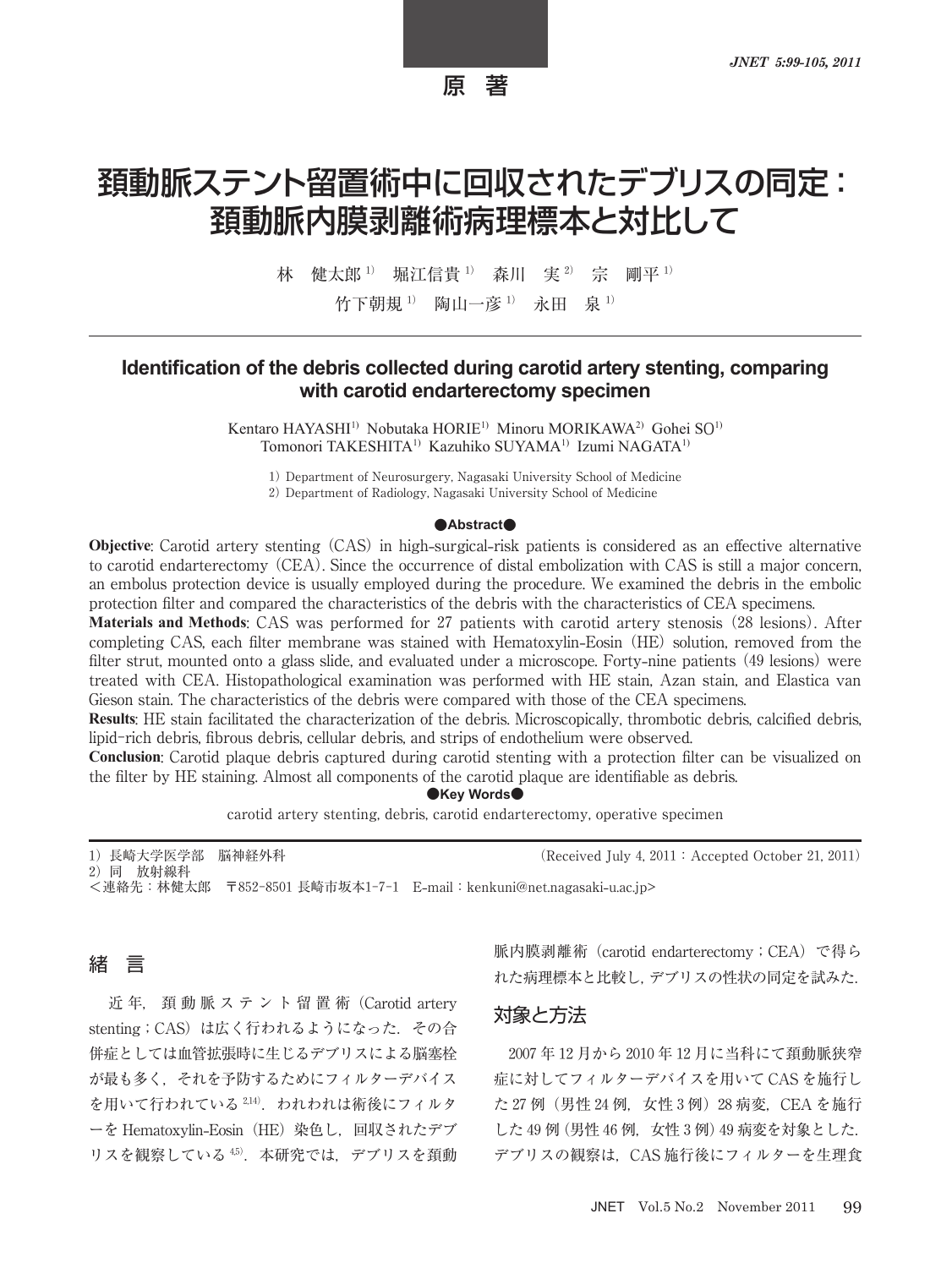塩水にて洗浄し, Hematoxylin 液に1分間, Eosin 液に 1分間浸し,HE 染色した. 各染色間, 染色後にも生理 食塩水で洗浄した. filter membrane を strut より離断し, プレパラート上に並べ,包埋後に顕微鏡下に観察した. CEA で摘出された頚動脈プラークはフォルマリン固定 後にパラフィン包埋し,5μm の厚さに薄切し,HE 染色, Azan 染色, Elastica van Gieson (EVG) 染色を行い, 顕 微鏡下に観察した.デブリスとプラークの構成組織を比 較し,デブリスの性状を同定した.

#### 結 果

CEA 標本では 49 病変中,プラーク内出血 40 病変, 石灰化 42 病変,線維性被膜 48 病変,コレステリン結晶 39 病変, 炎症細胞浸潤 38 病変, 平滑筋細胞の増殖 35 病変, 血管増生 26 病変がみられ、割合はそれぞれ異な るものの,多くは混在していた.また,血管内腔に付着 した壁在血栓も5病変にみられた. Azan 染色は細胞核 と膠原線維の同定に有用で,EVG 染色は弾性線維の同 定に有用であった.

CAS で回収されたデブリスはフィルター上に HE 染 色された状態で観察された.大小の赤色調で細胞成分が 少ないデブリスは血栓性デブリスと同定され、28 病変 すべてに観察された (Fig. 1A). 大きな血栓性デブリス は CEA 病本におけるプラーク内出血 (Fig. 1B) に由来 し, 小さな血栓性デブリス (Fig. 1C) はプラーク内出 血の断片や壁在血栓(Fig. 1D)に由来すると考えられた. Hematoxylin 好性で多角形のデブリスは石灰化デブリス と考えられ, 28 病変中 20 病変に観察された (Fig. 2A). CEA 標本では、石灰化は 42 病変にみられており, 脂質 成分と混在しているものも18病変で認めた. 1病変で は石灰化が内腔に突出していた (Fig. 2B). 細胞成分が 少なく黄色調のデブリスは脂質性デブリスと同定され, 28 病変中 13 病変に観察された(Fig. 3A).プラークの コレステリン結晶といった脂質成分に由来するものと考 えられた (Fig. 3B). 紡錘状の細胞が散在し, 線維成分 が主体のデブリスは線維性デブリスと同定され、28病 変中 13 病変に観察された (Fig. 4A). CEA 標本におけ る線維性被膜の構造とよく類似していた(Fig. 4B). その他, 細胞成分に富んだ細胞性デブリスは28病変中 8 病変に観察された (Fig. 5A). CEA 標本では細胞成分 の多い壁在血栓も観察されており,そのような部位から のデブリスと推測された (Fig. 5B). 細胞成分と器質化

した組織が混在したデブリスは 28 病変中 10 病変にみら れ (Fig. 5C), CEA 標本における炎症細胞が浸潤した 部分と類似していた (Fig. 5D). 細胞が線状につながっ た紐状構造物は血管内皮片と考えられ,28 病変中 17 病 変に観察された (Fig. 6A). CEA 標本の HE 染色では, 内皮を詳細に評価することは困難であったが (Fig. 6B). Azan 染色することで、内皮細胞が一層に配列し ていることが明らかになった(Fig. 6C).

#### 考 察

これまで、われわれは CAS 中に回収された血液をろ 過したり,フィルターを HE 染色したりしてデブリスを 観察してきた<sup>45)</sup>. また. デブリスの量と術中の血流障 害の関係やデブリスの性状と術前の画像診断と対比し て、その妥当性を評価してきた 6,8,9). 本研究では、デブ リスを CEA で得られた病理標本と比較し,その同定を 試みた.

最も多くみられるのは血栓性デブリスである.成分も 器質化した組織と混じったようなものもある.CEA 標 本ではプラーク内出血が血液性の成分としては最も多 く,そのような病変は不安定であり,デブリスとなりや すいと考えられる. また, Fig. 1D に示したような壁在 血栓もバルーン血管拡張などで容易に血管壁から剥離し てデブリスになるものと考えられる.石灰化デブリスは Hematoxylin に良く染色されるため、顕微鏡の視野にお いても目立つ. 石灰化は病変が器質化し, 陳旧化, 安定 化したものといった印象があるが,CEA 標本を観察す ると脂質成分と混在していたり,炎症細胞浸潤を伴って いたりすることもあり,必ずしも安定した病変とは言え ない.Fig. 2B に示したように血管内腔に露出した石灰 化は、容易にデブリスとなりえると考えられる. 脂質性 デブリスはコレステリン結晶といった脂質由来と考えら れる.当科でフィルターデバイスを使用し始めた頃に, 術前の画像診断で lipid-rich プラークと診断された症例 に CAS を施行したところ, 術中に shower embolism を 来した<sup>7</sup>.術後の観察では脂質性デブリスが認められた. このようなデブリスは液状化したりして,フィルターで 回収できないこともある.線維性デブリスには紡錘形細 胞と線維成分がみられる.線維性プラークは安定プラー クと考えられ,断片化しにくいと思われるが,線維性被 膜は血管内腔側に位置しており、バルーン拡張やステン トの影響を受けやすいため,デブリスになりうると思わ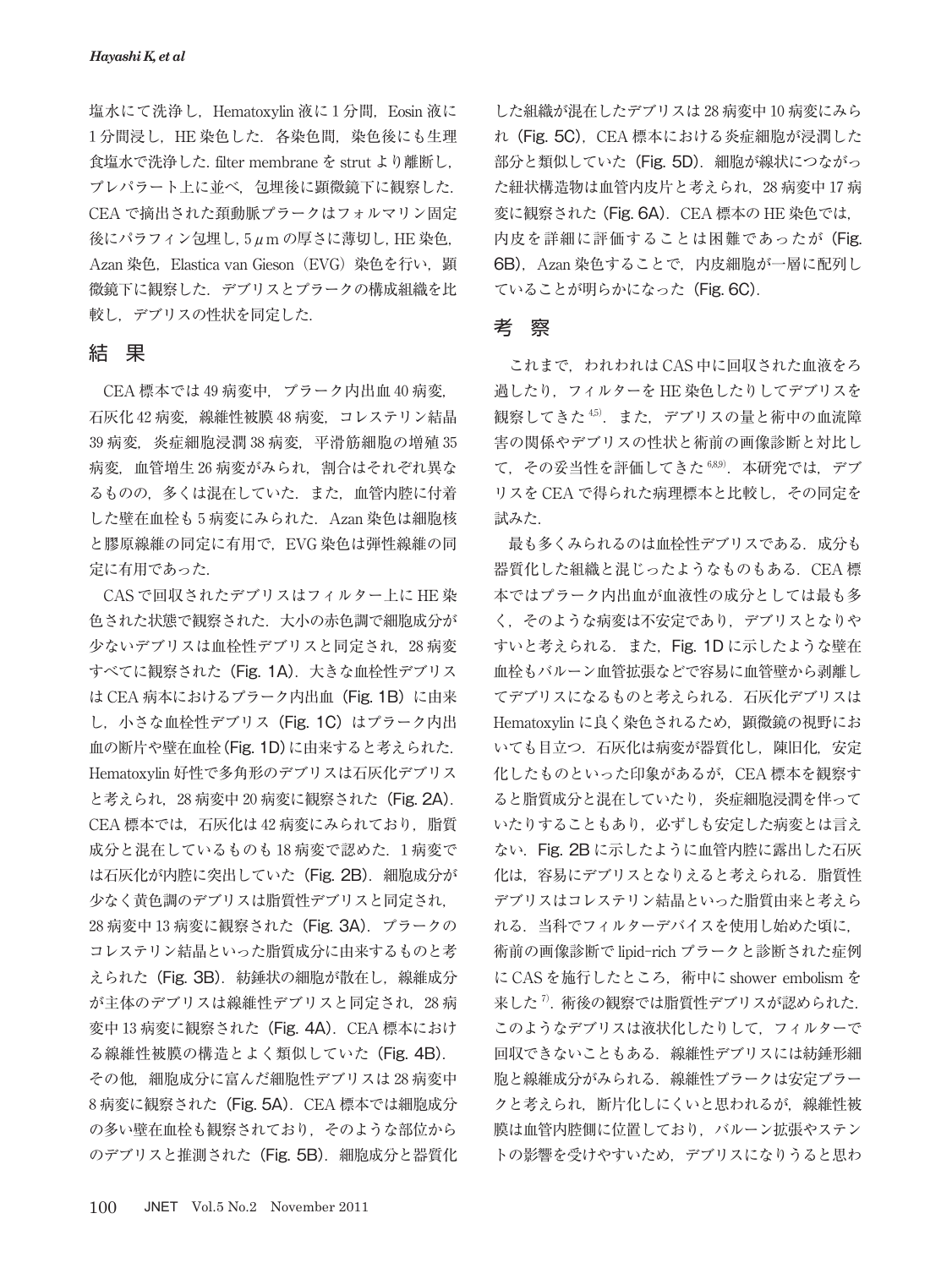

Fig. 1 Thrombotic lesions

- A: Debris from a large thrombotic lesion. It is acellular and amorphous. Original magnification (OM)  $\times$  50.
- $B:$  Carotid endarterectomy (EA) specimen. Intraplaque hemorrhage (arrow). OM  $\times$  50.
- $C:$  Debris from a small thrombotic lesion. OM  $\times$  100.
- $D:CEA$  specimen. Intraluminal thrombus (arrow). OM  $\times$  50.

れる.プラークで細胞成分が多いのは炎症細胞浸潤のみ られる部分である. また、プラーク内に血管平滑筋細胞 が遊走し,増殖することもある.このような部位は不安 定プラークと位置づけられ,細胞性デブリスの起源と考 えられる. その他にも, Fig. 5B に示したような壁在血 栓も細胞成分が多いものがある.血管内膜は血管の長軸 に平行に紡錘形の内皮細胞が並んでいる.それが剥がれ る際に紐状になって断片化したものが血管内皮片と考え られる.Fig. 6B のように内膜や内膜下組織は CEA 標 本を作製する際にも剥離しやすい. Azan 染色すること で,その構造を把握することができた.血管内皮片は血 管造影検査でのガイドワイヤーやカテーテルの操作でも

生じうると報告されている 3,11).

冠動脈の血管拡張術後に組織を観察した報告では、プ ラークを押しつぶすというよりも,プラークに亀裂が入 ることで血管が拡張されることが示されている 12). 亀 裂は中膜にも及び,動脈解離を引き起こすこともある. その場合,プラークの内腔側ばかりでなく,深部からも デブリスが発生することになる.CAS においても拡張 機序は同様と考えられ,それを裏付けるように,本研究 でも,さまざまな種類のデブリスが観察される.

デブリスの性状に関する報告では、Malik らはデブリ スをフィルターから取りはずして HE 染色や Von Kossa 染色し,石灰化病変や無形性無細胞性のデブリスの存在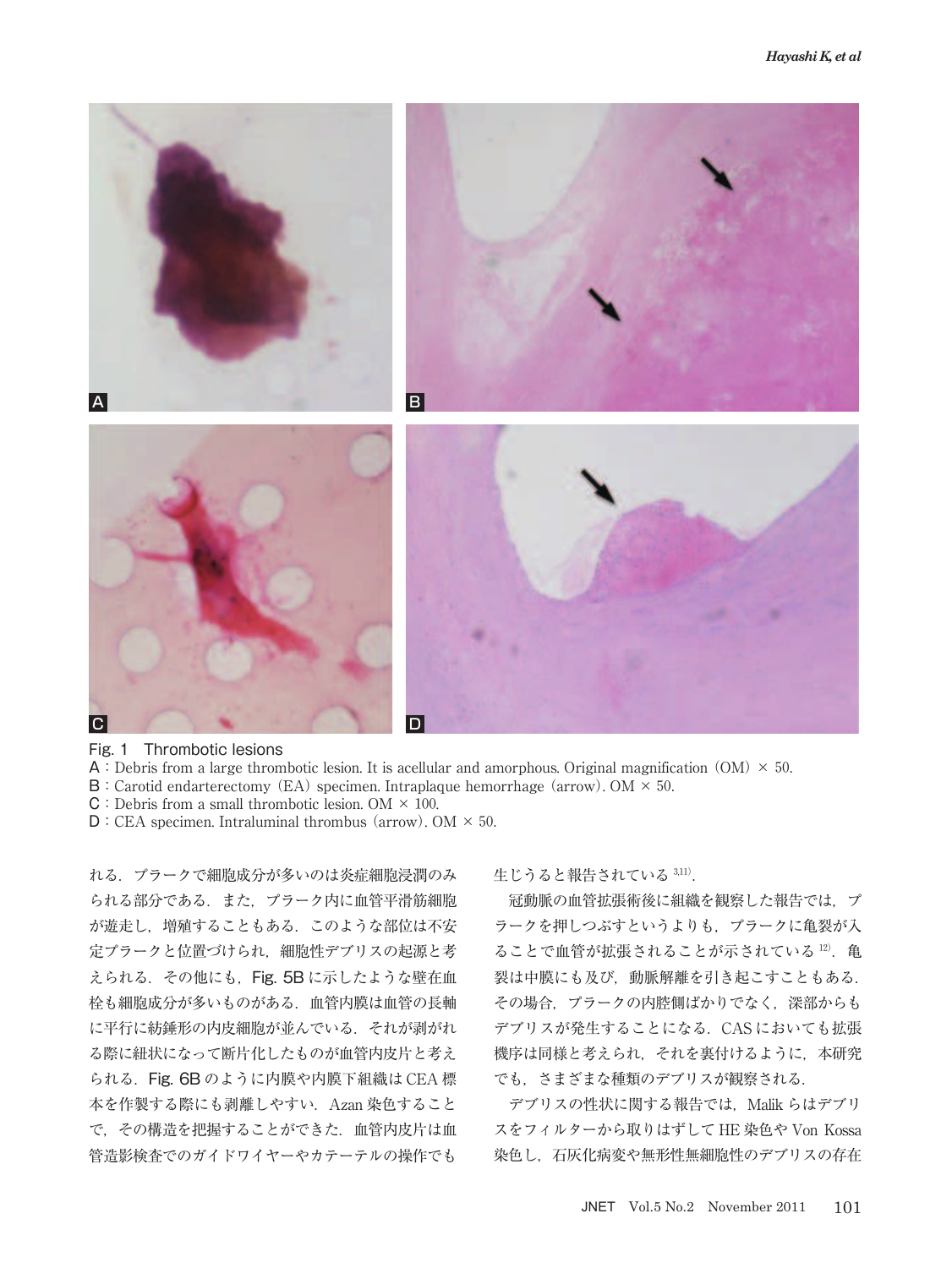

#### Fig. 2 Calcified lesions

A: Calcified debris. It is mainly stained by hematoxylin. OM  $\times$  50.

 $\mathsf{B}$ : CEA specimen. Calcification, some of which is intraluminal (arrow). OM  $\times$  50.



Fig. 3 Lipid-rich lesions A:Lipid**-**rich debris. It is yellowish and acellular. OM × 50.  $\mathsf{B}$  : CEA specimen. Deposit of cholesterol (arrow). OM  $\times$  50.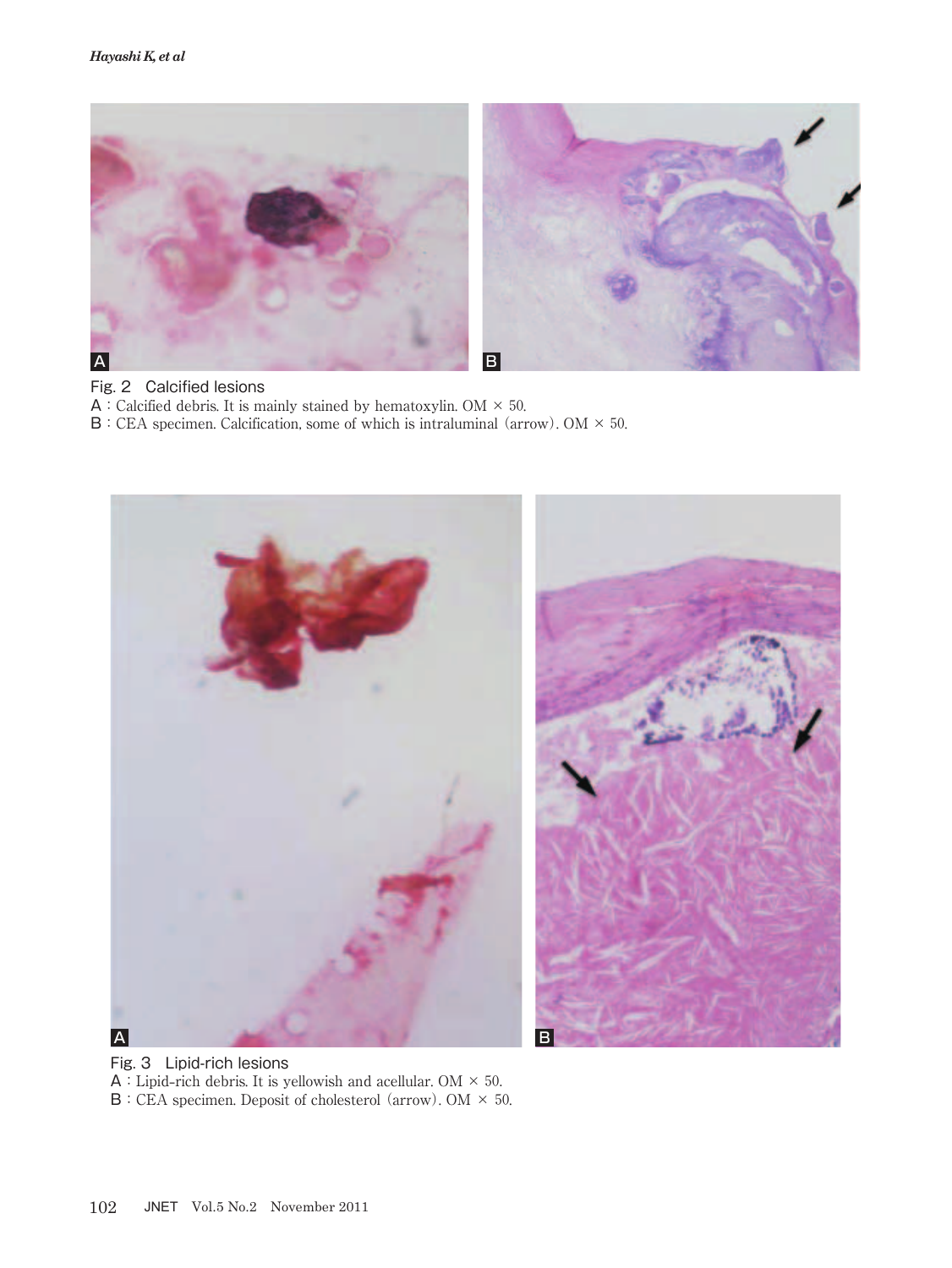

#### Fig. 4 Fibrous lesions

- A:Fibrous debris. Fusiform cells are seen within fibrous tissue. OM  $\times$  100.
- B:CEA specimen. Fibrous cap (arrow). OM × 100.



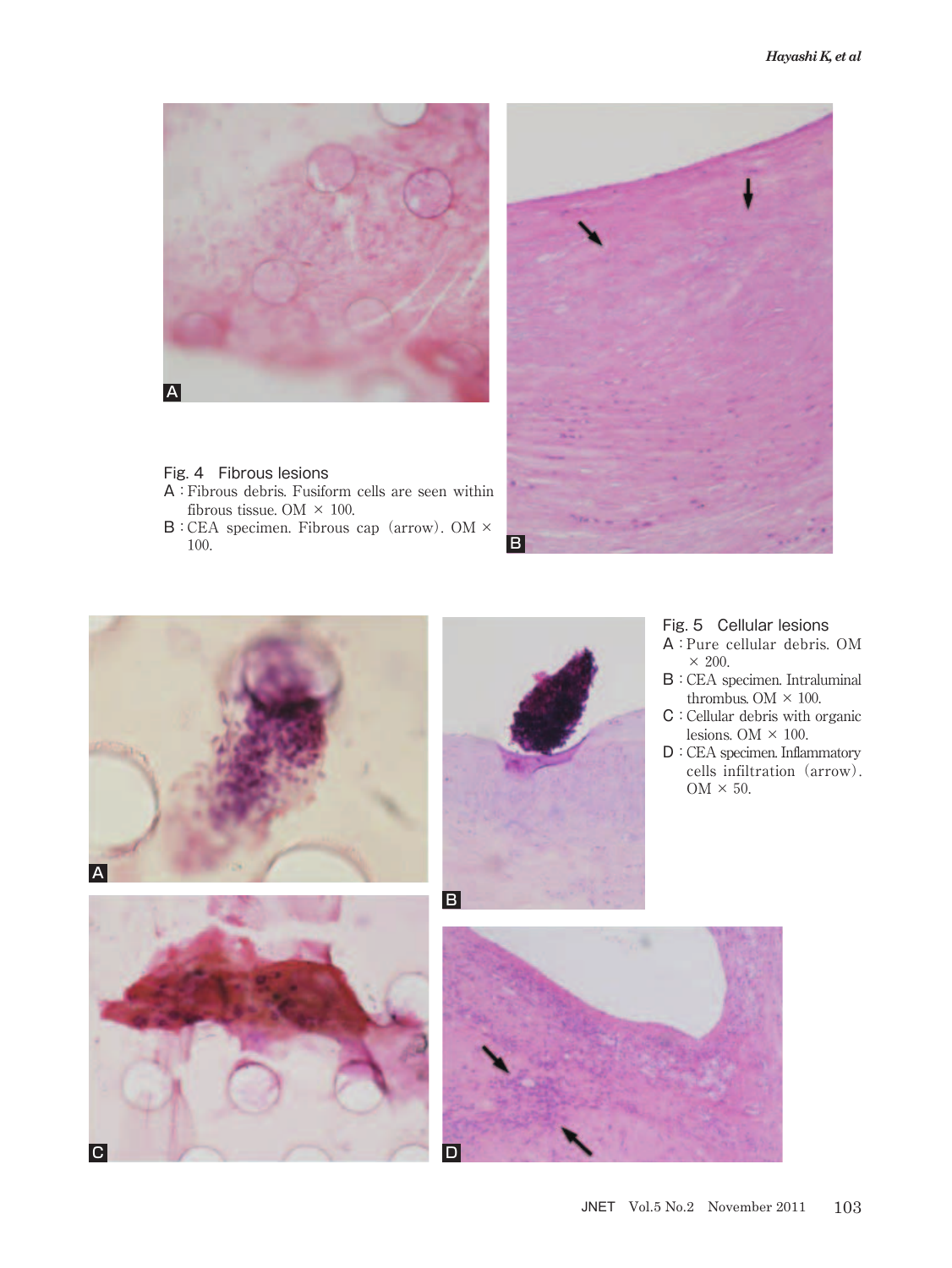



Fig. 6 Endothelial lesions

- $\mathsf{A}:$  Strips of endothelium. OM  $\times$  100.
- $\mathbf{B}$ : CEA specimen. Intima artificially detached from the media (arrow). OM  $\times$  50.
- $C:CEA$  specimen. Azan stain of the intima. Location of the endothelium is apparent (arrow). OM  $\times$  100.

を報告している 10). Angelini らはフィルターごと組織切 片を作成し, Heidenhain trichrome 染色し, 壊死性物質, コレステロール,石灰化,血栓性物質,線維性物質を確 認している<sup>1)</sup>. Piñero らはデブリスを電子顕微鏡下に観 察し,フィブリン,血小板,コレステロール,コラーゲ ン, カルシウム, 平滑筋, 毛細血管などを同定している 13.

われわれのデブリス観察法はフィルターに捕捉された デブリスを HE 染色し、そのままの状態で観察できるの が特長である.また,手技も単純で,特別な機器や薬品 を必要としない.ただし,デブリスの性状を正確に同定 するには組織切片を作成し、免疫染色などを行い、細胞 や構成成分を同定する必要がある.本法では切片を作成 できず,形態学的な観察にとどまるのが欠点である.

今後,デブリス所見を術前の画像所見対比し,プラー クの性状をより正確に把握することで,治療適応の判断 や周術期の管理に役立つように研究を発展させていきた い.

#### 結 論

CAS で回収されたデブリスは CEA 病理標本と比較す ることでその性状を同定できた.プラークの構成成分の 多くが、CAS 時のデブリスとして観察された.

#### 文 献

- 1)Angelini A, Reimers B, Della Barbera M, et al: Cerebral protection during carotid artery stenting: collection and histopathologic analysis of embolized debris. Stroke 33:456-461, 2002.
- 2) Brott TG, Hobson RW 2nd, Howard G, et al: Stenting versus endarterectomy for treatment of carotid**-**artery stenosis. N Engl J Med 363:11-23, 2010.
- 3)Coleman CC, Posalaky IP, Robinson JD, et al: Atheroablation with the Kensey catheter: a pathologic study. Radiology 170:391-394, 1989.
- 4)Hayashi K, Kitagawa N, Morikawa M: Observing the carotid debris aspirated during carotid stenting: technical note. Neurol Res 27:22-26, 2005.
- 5)Hayashi K, Kitagawa N, Morikawa M, et al: Observation of the embolus protection filter for Carotid Artery Stenting. Surg Neurol 72:532-537, 2009.